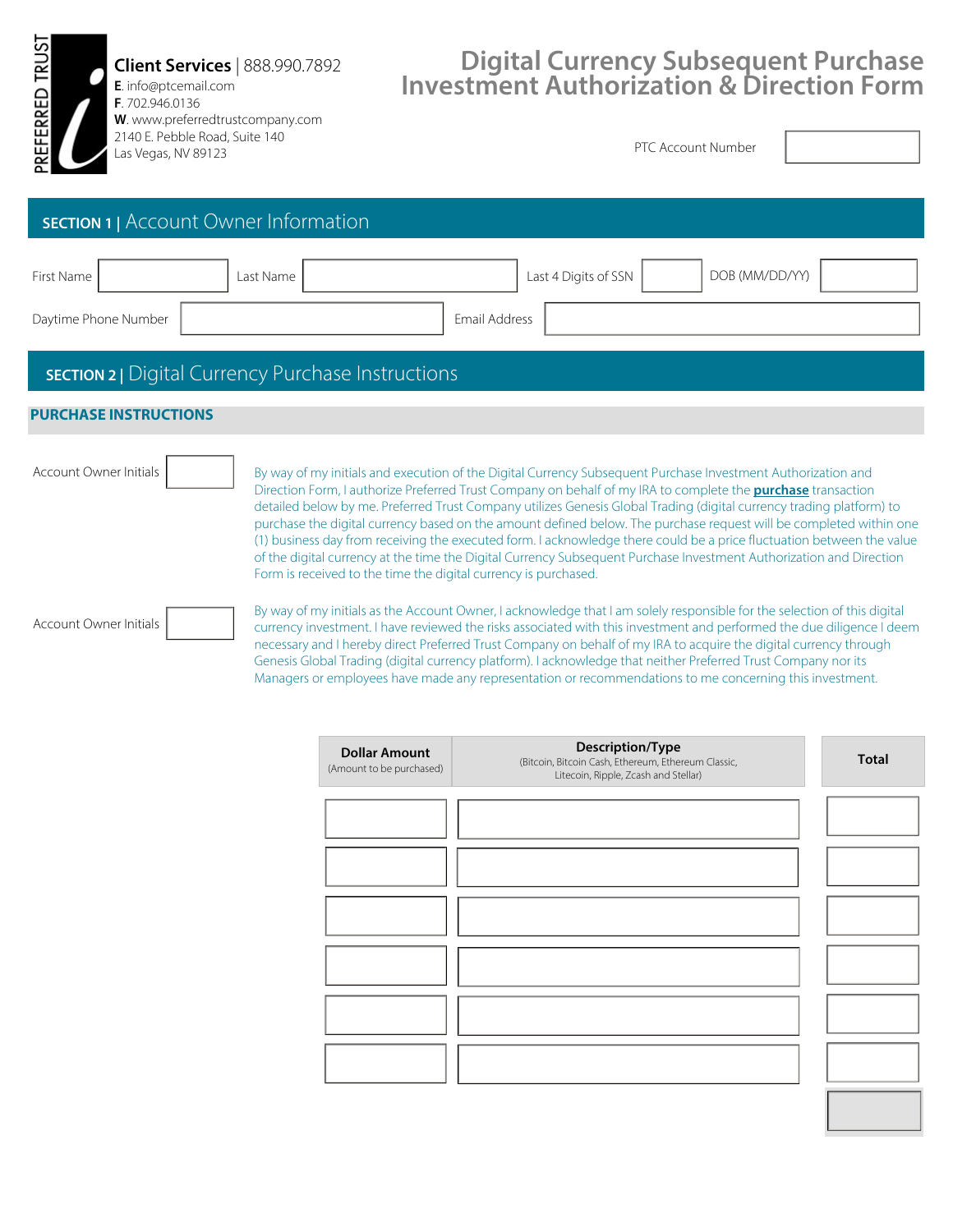## **SECTION 3 |** Digital Currency Purchase Investment Fee Authorization

**NOTE:** When considering the amount of the investment please be advised that Preferred Trust Company requires a minimum cash balance of \$500.00 and (if applicable) all outstanding fees paid. The Digital Currency Purchase Transaction Fees below will be deducted from the IRA account prior to the completion of the purchase.

| Account Owner Initials | Purchase Transaction Fee   \$200<br>This fee will be paid from my custodial account to Preferred Trust Company for each type of digital<br>currency purchased after the initial purchase. |
|------------------------|-------------------------------------------------------------------------------------------------------------------------------------------------------------------------------------------|
| Account Owner Initials | Digital Currency Purchase Wire Fees   \$30 each<br>There will be a wire fee to send the funds from my IRA to the digital currency trading platform<br>provider.                           |

## **SECTION 4 |** Investment Authorization & Direction Disclosure and IRA Account Owner Agreement

- 1. Preferred Trust Company (Custodian) does not investigate, sponsor, or endorse any investment product. The account owner (Herein described as "you") assume the sole responsibility for the success or failure of your investment(s). You are responsible for directing the investment of assets in your account. Preferred Trust Company does not provide any investment advice, or recommend or evaluate the merits or suitability of any investment.
- 2. If you were referred to Preferred Trust Company by a financial representative, agent, affiliate of Preferred Trust Company, or outside investment firm, Preferred Trust Company is not responsible for and is not bound by any representations, warranties, statements or agreements made by any financial representative, agent, affiliate of Preferred Trust Company, or outside investment firm.
- Preferred Trust Company does not offer any investment advice, nor does it endorse any investment, investment product, or investment strategy. Custodian does not endorse any financial advisor, representative, broker, or other party involved with an investment selected by me. It is my own responsibility to perform proper due diligence regarding any such representative, financial advisor, broker, or other party. Any review performed by Custodian with respect to an investment shall be solely for Custodian's own purposes of determining the administrative feasibility of the investment and in no way, should be construed as an endorsement of any investment, Investment Company, or investment strategy. In addition, the acceptance of any investment should not be construed as an endorsement of any investment, Investment Company, or investment strategy.
- 4. Custodian is acting solely as passive Custodian to hold retirement account assets and in no other capacity. Custodian has no responsibility to question any investment directions given by me or any appointed financial representative or agent. I understand that the Custodian does not compensate or receive compensation from the chosen representative or agent.
- 5. Custodian is under no obligation or duty to investigate, analyze, monitor, verify title, or otherwise evaluate any investment contemplated herein, or to obtain or maintain insurance coverage, (liability, property, or otherwise) with respect to any assets or investments purchased by me. Custodian is not responsible to take any action should there be any default or any other obligation regarding this investment.
- 6. It is not the responsibility of the Custodian to review the prudence, merits, viability, or suitability of any investment made by me or to determine whether the investment is acceptable under ERISA, the Internal Revenue Code, or any other applicable law. I understand that certain transactions are prohibited in individual retirement accounts and qualified retirement plans under Section 4975 of the Internal Revenue Code. I further understand that the determination of a prohibited transaction depends on the facts and circumstances that surround the transaction. Custodian will not determine as to whether the investment is prohibited.
- 7. I understand that should my IRA engage in a prohibited transaction; my account will incur a taxable distribution as well as possible penalties.
- 8. Custodian does not provide legal or tax services or advice with respect to my investment. I represent to the Custodian that I have consulted with my own legal, tax, and accounting advisors to ensure that my investment does not constitute a prohibited transaction and that my investment complies with all applicable federal and state laws. The undersigned releases and indemnifies, and agrees to hold harmless and defend Custodian if my investment or sale of assets pursuant to the Investment Authorization & Direction violates any federal or state law or regulation or otherwise results in a disqualification, penalty, fine, or tax imposed upon the IRA, Custodian, or the undersigned.
- 9. In the event any investment for my retirement account produces taxable income (unrelated or debt financed) pursuant to IRS 511-514, I agree to prepare or have prepared for me, the required tax form along with an Investment Authorization & Direction form authorizing the Custodian to pay taxes from my account. All forms must be submitted to the Custodian for filing at least five (5) days prior to the date on which they are due.
- 10. The undersigned authorizes and directs Custodian to execute and deliver, on behalf of the undersigned's IRA, all documents delivered to the Custodian relating to my investment and Custodian shall have no responsibility to determine or verify that any such documents are complete, accurate, or constitute necessary to comply with this direction.
- 11. Custodian shall be responsible to comply with those investment directions given by the undersigned to purchase, retain, and/or sell assets attainable by Custodian "over the counter" on a recognizable change or otherwise, including, without limitation, bank deposits, real property, promissory notes and other indebtedness, mortgages, viaticals, digital currency, securities, interests in partnerships and limited liability companies, account receivable, security interests, etc.; provided in each case that the investment may be obtained by the Custodian and is compatible with its administrative and operational requirements and framework, as determined by the Custodian, in its sole discretion.
- 12. The undersigned agrees that any documents sent to the undersigned by the Custodian relating to my investment shall be deemed approved by the undersigned, unless written notice to the contrary in received by the Custodian within five (5) days after delivery of such documents by the Custodian.
- 13. Custodian shall use reasonable efforts to acquire or sell investments in accordance with the directions of the undersigned within a reasonable period after the Custodian has received an investment direction and Custodian shall make reasonable efforts to notify the undersigned if Custodian is unable or unwilling to comply with an investment direction. Custodian will, subject to the foregoing, remit funds as directed, but has no responsibility to verify or asses that such funds have been invested to purchase or acquire the asset selected by me.
- 14. Custodian shall have no duty or responsibility to disburse any payment for investments without express direction. I agree to provide Custodian with payment instructions utilizing Custodian's Investment Authorization & Direction form or such form approved by Custodian. Custodian also has the right not to affect any transaction/investment in which it deems to be beyond the scope of its administrative capabilities or expertise.